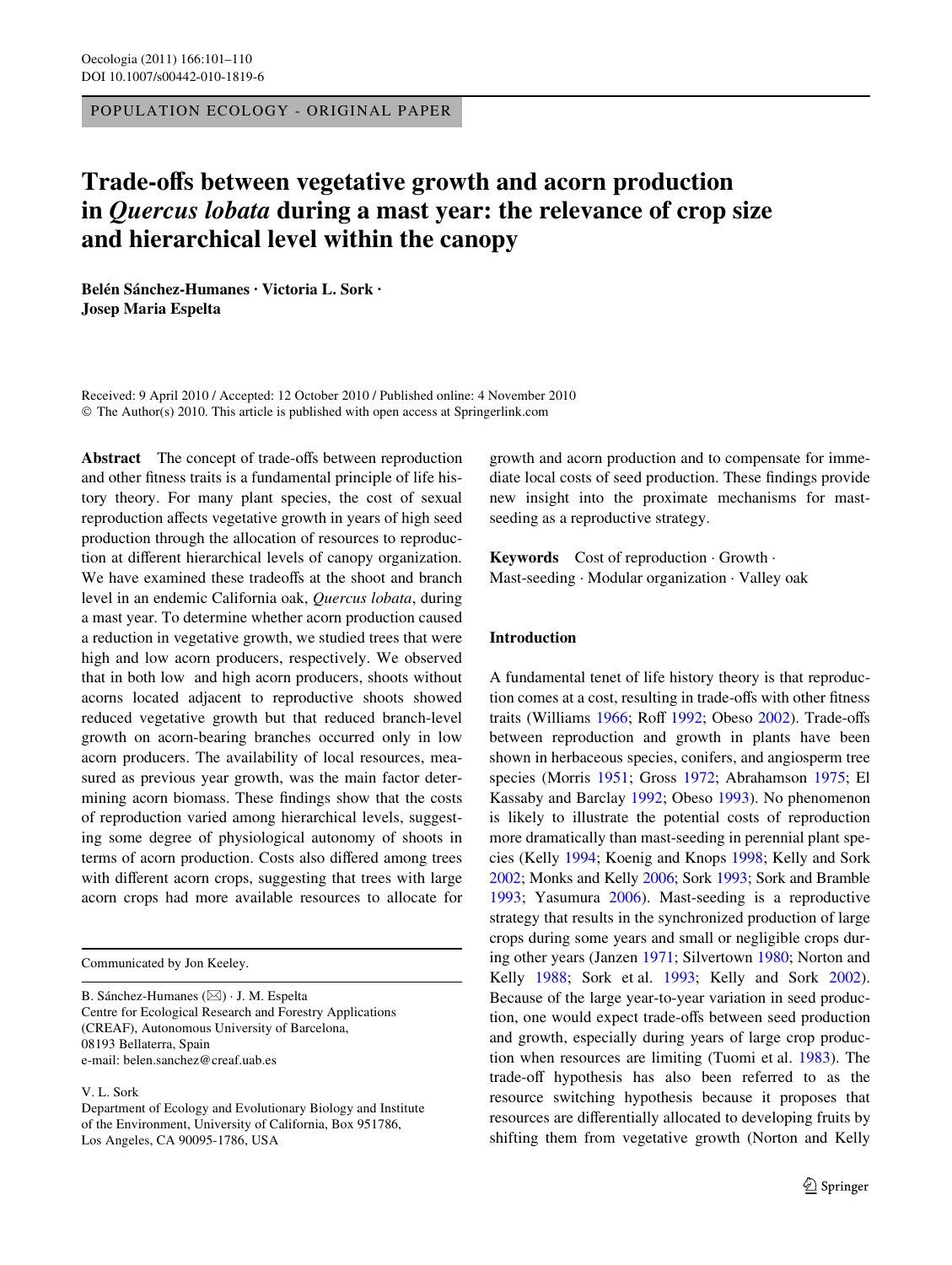[1988](#page-9-11); Kelly and Sork [2002](#page-8-4); Obeso [2002;](#page-9-2) Monks and Kelly  $2006$ ). However, the evidence for trade-offs between seed production and vegetative growth is not universal (Nienstaedt [1985;](#page-9-14) Dick et al. [1990b;](#page-8-6) Cremer [1992](#page-8-7); Despland and Houle [1997;](#page-8-8) Alley [1998](#page-8-9); Snook et al. [2005;](#page-9-15) Yasumura [2006](#page-9-9)). Moreover, this correlation may be the indirect outcome of other factors affecting tree growth, rather than evidence for the cost of reproduction. For example, Knops et al. [\(2007](#page-9-16)) reanalyzed their previous data from several California oak species (Koenig and Knops [1998](#page-9-5)) and concluded that the observed oscillations in tree ring growth were due to rainfall and that once this effect was removed, no trade-offs were evident in overall growth measured in the trunk. This finding highlights the need to search for costs at other locations of the plant.

Investment in reproduction is a hierarchical process (Obeso [2004a](#page-9-17)). Competition for local resources could be most intense between shoots (where fruits usually grow) or branches, if they are autonomous to some extent from other parts of the tree's canopy (Dick et al. [1990a](#page-8-10); Despland and Houle [1997;](#page-8-8) Obeso [1997;](#page-9-18) Yasumura [2006](#page-9-9)). Therefore, the trade-off between growth and reproduction may be more apparent within a shoot of a branch or among branches than in the trunk because the overall cost of reproductive modules could be compensated by the growth of vegetative ones elsewhere (Watson and Casper [1984;](#page-9-19) Obeso [1997](#page-9-18)). Although the costs of reproduction are often studied at the population or whole-plant level, to understand how the process works, we should measure those costs at different hierarchical levels by documenting growth and reproduction at various levels within a tree (Henriksson and Ruohomaki [2000](#page-8-11); Suzuki [2000](#page-9-20), [2005](#page-9-21); Hasegawa et al. [2003](#page-8-12); Obeso [2004b](#page-9-22); Kawamura and Takeda [2006](#page-8-13)).

Evidence for trade-offs is most likely to be found during a mast year in trees with large and small crops because the cost of reproduction may vary at this time among individuals with different levels of investment in acorn production (e.g. Isagi et al. [1997;](#page-8-14) Herrera et al. [1998;](#page-8-15) Sork et al. [1993](#page-9-12)). We focused on the following questions: Do trees that produce large fruit crops do so because they allocate more of their resources to reproduction than to vegetative growth? Alternatively, do such trees have an overall higher level of resource availability? Or do such trees have both more resources and more effective ways to allocate those resources to reproduction? In the study reported here, we assessed the trade-offs in vegetative growth and reproduction in a mast-seeding tree, *Quercus lobata* Née (California valley oak), during a mast year. Oaks are considered to be a classic masting species due to the phenomenon of periodic, synchronous acorn production in different populations and species (Sork et al. [1993](#page-9-12); Koenig et al. [1994b;](#page-9-23) Kelly and Sork [2002](#page-8-4) and references therein; Espelta et al. [2008](#page-8-16)), despite the fact that the year-to-year variation or population

synchrony varies greatly across species. We focused on the proximate costs of reproduction on vegetative growth at the canopy, branch, and shoot level as a basic step toward establishing evidence for trade-offs. Using sets of low- and high-acorn-producing trees during a year of high acorn production, we tested the hypotheses that (1) costs of reproduction will be more apparent in shoots and branches than at the whole-canopy level, (2) the potential costs will be more intense in trees with larger fruit crop sizes, and (3) the availability of local resources, as indicated by growth during the previous year, will strongly affect growth and acorn production.

This investigation was carried out during a year of high acorn production by a specific *Q. lobata* population. In the first part of the paper, we examine the results of a split-plot nested experimental design at the tree, branch, and shoot level to see whether there are trade-offs between growth and reproduction on (1) trees with high versus low acorn production, (2) reproductive branches versus non-reproductive branches, and (3) shoots with acorns versus those without acorns on reproductive branches and non-reproductive branches. In the second part, we utilize a path analysis to interpret direct and indirect causal relationships among previous year biomass, shoot growth, and acorn production.

### **Materials and methods**

#### Study species and study site

*Quercus lobata* Née (California valley oak) is endemic to California, where it occurs in savanna oak communities on deep loamy soils, principally below 600 m a.s.l. in the Central Valley, surrounding valleys, and foothills (Pavlik et al. [1991](#page-9-24)). *Q. lobata* is a diploid, wind-pollinated, monoecious, and predominantly outcrossing tree species (Sork et al. [2002](#page-9-25)). It flowers in March–April before leaves emerge, and each female flower develops into an acorn over the summer, maturing in late September to early October of the year of pollination.

The study site is located in the Sedgwick Reserve, which is administered by the University of California at Santa Barbara as part of the University of California Natural Reserve System. The 2,380-ha reserve is 10 km northeast of Santa Ynez (Santa Barbara County, CA, USA). The study trees sampled for this study are located in the valley along Figueroa Creek (34°42'N, 120°02'W) with elevations ranging from 300 to 400 m a.s.l.. In this valley, stem density averages about 1.19 adult trees/ha (Sork et al. [2002](#page-9-25)); adult trees have breast height diameters >40 cm, and adult crown areas range from  $64.5$  to  $581.9$  m<sup>2</sup>, with a mean [ $\pm$ standard deviation (SD)] of 291.6  $\pm$  129 m<sup>2</sup> (Pluess et al. [2009\)](#page-9-26). Data on acorn production of valley oak at this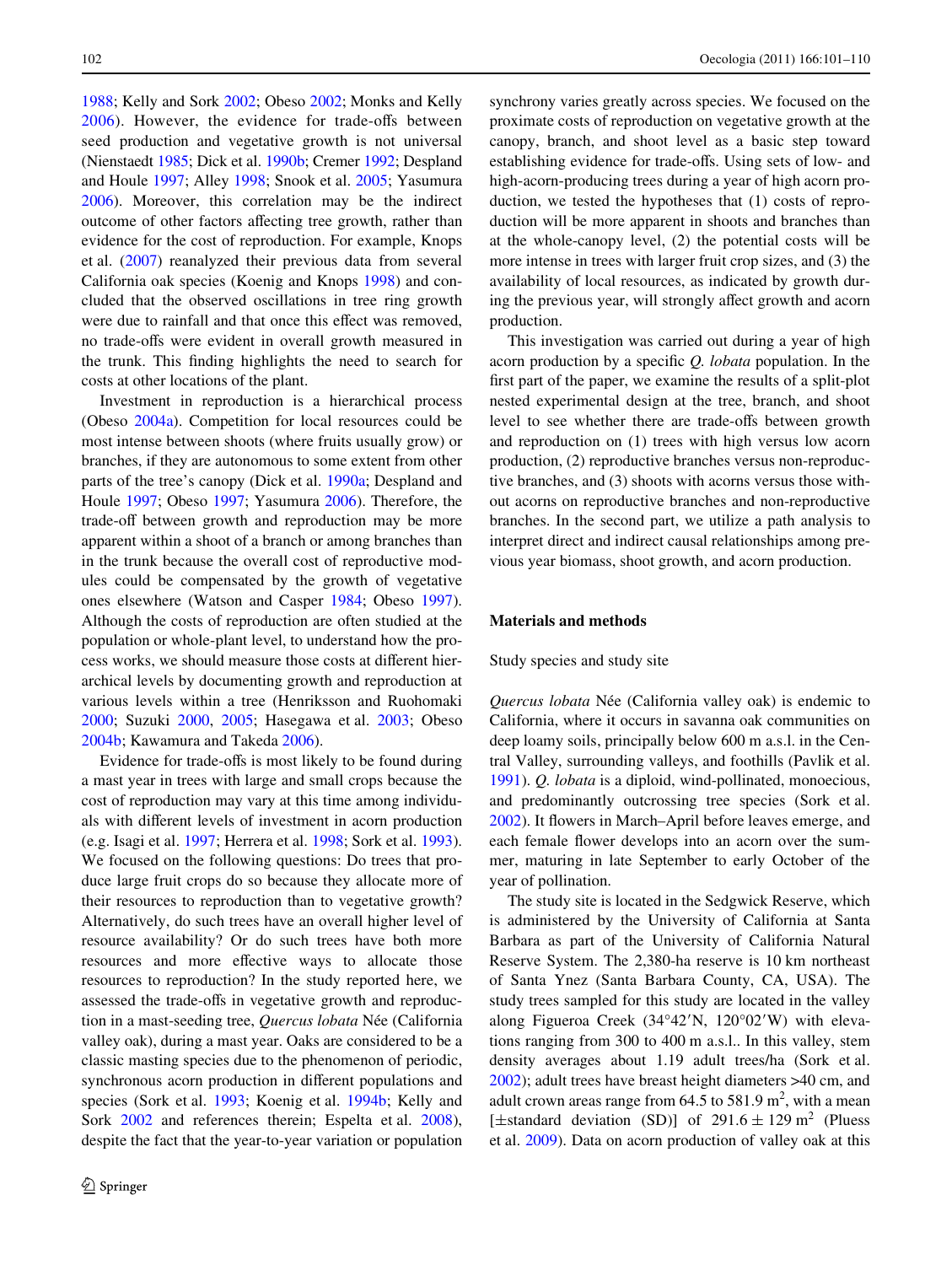**(a)**

**(b)**



<span id="page-2-0"></span>**Fig. 1 a** Schematic of sampling design: two trees were chosen from each of ten different sites (A–J) within Figueroa valley. One tree of each pair was designated a high acorn producer and the other, a low acorn producer (crop type: high vs. low). Within each tree, five reproductive and five non-reproductive branches were selected at random (branch type: reproductive vs. non-reproductive). The longest shoot

Previous year stem

Shoot stem Acorn Leaf

with and without acorns was registered for each branch (Shoot type:  $Sh_{RR}$  shoots with acorns,  $Sh_{VR}$  shoots without acorns from reproductive branches,  $Sh_{VV}$  shoots from non-reproductive branches). **b** Diagram of a sample reproductive branch. Previous year stem is represented in *black*; current year shoots (stem, leaves and acorns) are represented in *gray*

study site indicate strong year-to-year variation in crop size: the CVi (individual coefficient of variation) for 11 acorn-producing adults sampled at Sedgwick from 1994 to 2009 was 2.29 (W. Koenig and J. Knops, unpublished data). In their study as well as for the trees sampled in this study, the last year of large acorn production occurred in 2002 (V.L. Sork, unpublished data).

# Sampling design

To analyze the allocation of resources during a mast-fruiting year, we devised a split-plot nested design. We selected ten pairs of valley oak adults located in the vicinity of each other, with one tree in each pair being a high acorn producer and the second tree, a low acorn producer. These trees were part of a separate phenology study of flower and acorn development for 100 trees, in which we estimated acorn crop size during this same season (Lentz and Sork, unpublished data). For our study, high-acorn-producing trees came from the top 20 percentile of this sample, and low-acorn-producing trees came from the low 20 percentile, based on their ranks for acorn production measured by visual counts of acorns on each tree using the Koenig et al. [\(1994a\)](#page-9-27) method.

Sampling was carried out during the last week of October 2007, when both the vegetative and reproductive growth seasons were finished, and the stems, leaves, and acorns were at their maximum size. Within each tree, we randomly selected five reproductive and five non-reproductive 2-year-old branches (Fig. [1](#page-2-0)a) from a band of the canopy located 5–8 m from the ground, on the south side, where acorns were consistently most abundant. Using a large pruning pole, we cut each branch such that it included one stem that had developed during 2006 and all of its shoot stems with their leaves and acorns that had developed during the spring and summer of 2007 (Fig. [1](#page-2-0)b). Branches were tagged and kept in separate bags at 4°C until measurements were taken.

We assessed costs of reproduction in terms of biomass, size, and number of shoots and leaves in reproductive versus non-reproductive branches and shoots. To quantify the previous year's growth (2006), we measured the dry biomass of the last year's stem. To measure current (2007) growth in reproductive and non-reproductive branches, we measured the number of reproductive and vegetative shoots, leaves, acorns, and cupules for each branch. In reproductive branches, shoots and their leaves were separated into two groups: shoots with and without acorns, respectively. For each branch, either reproductive or nonreproductive, we measured the length, diameter, volume, number of leaves, and number of acorns found on the largest shoots with (if any) and without acorns. To measure the biomass of the various parts of the branches, we then dried all fractions in an oven at 70°C for 96 h and weighed the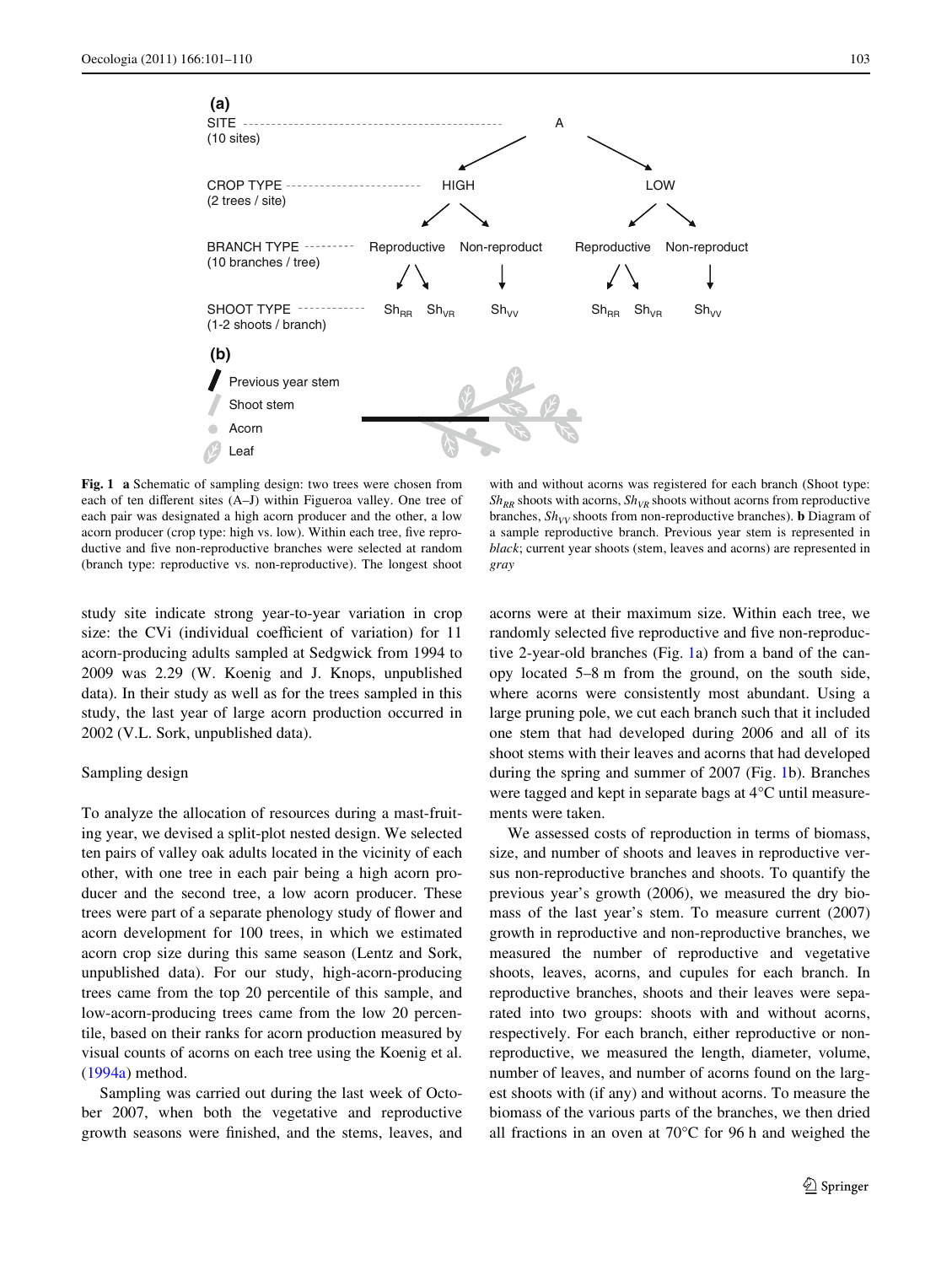dried sample to the nearest 0.001 g. Vegetative biomass of a branch was calculated as the sum of shoot stem and leaf biomass, and total biomass was the sum of shoot stems, leaves, and acorn biomass.

Some of the acorns were already dispersed at the time of sampling, which we ascertained because the cupules were still attached to the shoot. In these cases, the diameter of the cupule was measured. We estimated the biomass of these acorns using a regression approach that linked the diameter of the cupule  $[x \text{ (mm)}]$  and dry mass of the acorns  $[y (g)]$  from a set of acorns randomly selected  $(y = 0.4192x - 3.8158,$  $r^2 = 0.70, n = 75$ .

#### Data analysis

To identify the location of resource allocation from vegetative to reproductive growth, we analyzed growth in branches and shoots at three hierarchical levels of study (Fig. [1a](#page-2-0)): tree, branch, and shoot. At the tree level, we compared trees with high and low acorn production, and at the branch level, we compared two branch types, namely, those with acorns (reproductive branches) and those without acorns (non-reproductive branches). At the shoot level, we compared three shoot types: shoots with acorns  $(Sh_{RR})$ , shoots without acorns from reproductive branches  $(Sh_{VR})$ , and shoots from non-reproductive branches  $(Sh_{VV})$ .

To test the effects of crop type, branch type, and shoot type on vegetative growth, we performed mixed linear modeling (also known as hierarchical linear modeling) so that we could test the effect of both fixed and random factors while taking into account the hierarchical structure of the data (shoots within branches within trees within sites). We used two sets of model designs. The first one (referred to as Branch models) tested the effect of branch type and crop type on the vegetative and reproductive growth of the branch. For the Branch models, the dependent variables were total biomass, vegetative biomass, and number and biomass of shoot stems and leaves. Site (10 sites) and tree (20 trees) nested within site were random factors. Crop type (high or low production) and branch type (reproductive or non-reproductive branches) were fixed factors. To control for the effect of the previous year's growth on the current year's growth (Woollons and Norton [1990,](#page-9-28) Brienen et al. [2006](#page-8-17)), the biomass of the last year's stem was introduced into the model as a covariate.

In the second set of models, we focused on the shoot level (referred to as Shoot models hereafter) and tested the effect of shoot type and crop type on the shoot growth variables. We were not able to incorporate shoot level into the previous hierarchical model because shoots with and without acorns could not be nested hierarchically into branches with and without acorns. Moreover, the type of measurements we made at the shoot level could not be made in a

manner that enabled comparison to those performed at the branch level. For the Shoot models, the dependent variables were length, diameter, volume, and number of leaves of the largest shoot stem of the branch both without and with acorns (if present). Site, tree nested within site, and branch (10 branches per tree) nested within Tree were random factors. Crop type (high or low production) and shoot type ( $Sh_{RR}$ ,  $Sh_{VR}$  and  $Sh_{VV}$  shoots) were fixed factors. Biomass of the previous year's stem was also considered as a covariate. For both sets of models, the variables were natural log or square-root transformed when necessary to meet the assumption of normality. These analyses were performed with SAS statistical software ver. 9.1 (SAS Institute, Cary, NC1) by using the Mixed procedure.

To examine direct and indirect relationships between the previous year's growth and current growth of reproductive and vegetative shoot stems, leaves, and acorns, to eliminate spurious relationships among variables, and to construct a possible causal model among variables, we conducted a path analysis (Wright [1921;](#page-9-29) Mitchell [1992](#page-9-30)). Path coefficients (standardized regression coefficients) quantify direct effects of an independent variable on a dependent one (Mitchell [1992](#page-9-30)). We assumed unidirectional relationships when the directionality was clear and otherwise used bidirectional relationships when cause and effect were not apparent. Only the reproductive branches were included in this analysis (5 branches per tree and 20 trees). The branch, nested within tree, is the unit of the analysis. In our path model, previous year's growth, measured as the biomass of the 2006 stem, was introduced as the exogenous variable (variable with no explicit causes). Biomasses of vegetative and reproductive shoot stems of the branch, vegetative leaves (those from vegetative shoots) and reproductive leaves (those from reproductive shoots), and acorns were introduced as endogenous variables (variables that participate in the model as dependent and/or independent factors), but leaf biomass, given its high correlation with shoot stem biomass, was dropped from the model to avoid collinearity. Our model takes into account that previous year's biomass can directly affect the biomass of reproductive and vegetative shoot stems and that reproductive shoot stem biomass may affect acorn biomass. Moreover, if resources were to be reallocated from vegetative to reproductive shoots in a branch, this would be indicated by negative paths between vegetative and reproductive shoot stems. Path analysis was performed with the Mplus statistical software ver. 5 (Muthén & Muthén, Los Angeles, CA).

# **Results**

For all growth parameters, the biomass of vegetative growth in 2006 significantly covaried with the dependent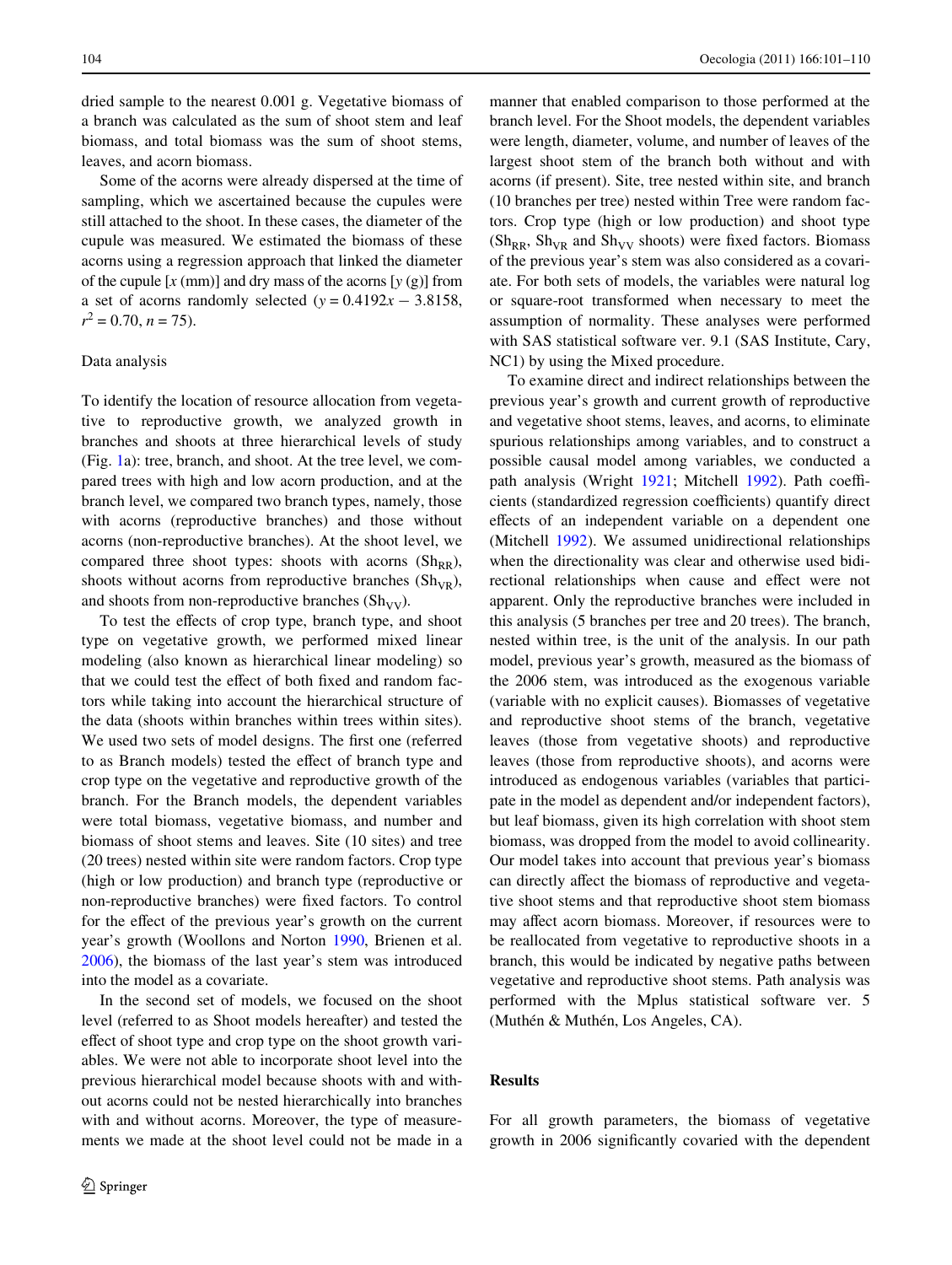| Source           | df  | Total<br>biomass <sup>a</sup> | Vegetative<br>biomass <sup>b</sup> | Shoot stem<br>biomass <sup>b</sup> | Leaf biomass <sup>b</sup> | Number<br>of shoots <sup>a</sup> | Number<br>of leaves <sup>a</sup> |
|------------------|-----|-------------------------------|------------------------------------|------------------------------------|---------------------------|----------------------------------|----------------------------------|
| Branch type (BT) |     | $391.50***$                   | 1.02                               | 4.83                               | $4.34*$                   | 0.02                             | 0.79                             |
| Crop type (CT)   |     | 3.33                          | 1.09                               | 0.18                               | 1.19                      | $6.80*$                          | $7.34*$                          |
| $BT \times CT$   |     | $24.11***$                    | $10.57**$                          | $10.89**$                          | $8.24**$                  | $7.30**$                         | $10.94**$                        |
| Biomass 2006     |     | $91.67***$                    | $174.18***$                        | 298.09***                          | $104.63***$               | $65.04***$                       | $94.61***$                       |
| Error term       | 189 |                               |                                    |                                    |                           |                                  |                                  |
| Site, $S(\%)$    |     | 11.72                         | 21.43                              | 17.49                              | 19.84                     | 6.93                             | 10.74                            |
| Tree, $T(\%)$    |     | 19.82                         | 14.72                              | 12.57                              | 14.88                     | 0.05                             | 1.75                             |
|                  |     |                               |                                    |                                    |                           |                                  |                                  |

<span id="page-4-0"></span>Table 1 Results of separate Mixed linear models testing the effects of branch type (reproductive vs. non-reproductive), crop type (high vs. low

acorn production), including their interactions and biomass in 2006 as a covariate  $(n = 200)$ 

Values reported are *F* statistics and the percentage of covariance due to the random factors site (S) and tree (T), respectively, on six growth variables measured at the branch level

\* *P* < 0.05; \*\**P* < 0.01; \*\*\**P* < 0.001

<sup>a</sup> Ln transformed

**b** Square root transformed

<span id="page-4-2"></span>**Table 2** Parameter estimates for the linear models in Table [1](#page-4-0) for the six growth variables for crop type (high or low) and branch type (nonreproductive or reproductive)

| Crop<br>type | Branch type      | $\boldsymbol{n}$ | Total biomass <sup>a</sup> | Vegetative<br>biomass <sup>b</sup> | Shoot stem<br>biomass <sup>b</sup> | Leaf biomass <sup>b</sup> | Number of<br>shoots <sup>a</sup> | Number of<br>leaves <sup>a</sup> |
|--------------|------------------|------------------|----------------------------|------------------------------------|------------------------------------|---------------------------|----------------------------------|----------------------------------|
| High         | Non-reproductive | 50               | $1.64 \pm 0.12$            | $2.44 \pm 0.14$                    | $1.10 \pm 0.07$                    | $2.16 \pm 0.13$           | $1.63 \pm 0.08$                  | $3.43 \pm 0.10$                  |
| High         | Reproductive     | 50               | $3.25 \pm 0.12$            | $2.60 \pm 0.14$                    | $1.32 \pm 0.07$                    | $2.21 \pm 0.13$           | $1.81 \pm 0.08$                  | $3.61 \pm 0.10$                  |
| Low          | Non-reproductive | 50               | $1.72 \pm 0.12$            | $2.53 \pm 0.14$                    | $1.20 \pm 0.07$                    | $2.22 \pm 0.13$           | $1.63 \pm 0.08$                  | $3.45 \pm 0.10$                  |
| Low          | Reproductive     | 50               | $2.69 \pm 0.12$            | $2.22 \pm 0.14$                    | $1.16 \pm 0.07$                    | $1.89 \pm 0.13$           | $1.42 \pm 0.09$                  | $3.13 \pm 0.10$                  |

Values are estimates of the mean  $\pm$  standard error (SE)

<sup>a</sup> Ln transformed

**b** Square root transformed

variables (Table [1](#page-4-0)). In other words, for all trees, branch growth was positively correlated with how much the branch grew during the previous year. The model with total biomass showed no significant difference between type of tree, but it did show a dramatic difference between reproductive and non-reproductive branches, and leaf biomass also showed a modest, but significant effect (Table [1](#page-4-0)). During this mast year, reproductive branches produced more total biomass than non-reproductive branches due to the high mass of the acorns compared to stems and leaves (Fig. [2](#page-4-1)). The main effects in these models did not show a consistently strong effect for the rest of growth variables. However, as seen in Fig. [2](#page-4-1) for vegetative branch biomass, the Mixed model results for all growth variables showed a highly significant interaction between crop type and branch type (Table [1](#page-4-0)). In the high-acorn-producing trees, the vegetative biomass did not differ between reproductive and nonreproductive branches, but in low-acorn-producing trees, the reproductive branches had a lower vegetative biomass than the non-reproductive branches (Fig. [2](#page-4-1)). The number of shoot stems and leaves and the leaf biomass were also lower in the reproductive branches of trees with a small crop (see the parameter estimates in Table [2](#page-4-2)). These results



<span id="page-4-1"></span>**Fig. 2** Total branch biomass (g) [(mean + standard error (SE)] produced in 2007 by non-reproductive and reproductive branches in highand low-acorn-producing trees  $(n = 200)$ . Total biomass is partitioned into vegetative [stems and leaves (*black*)] and acorn biomass (*gray*). Vegetative biomass *bars with the same letter* are not significantly

provide support for a trade-off between vegetative branch growth and acorn production that is exclusive to trees having a small crop.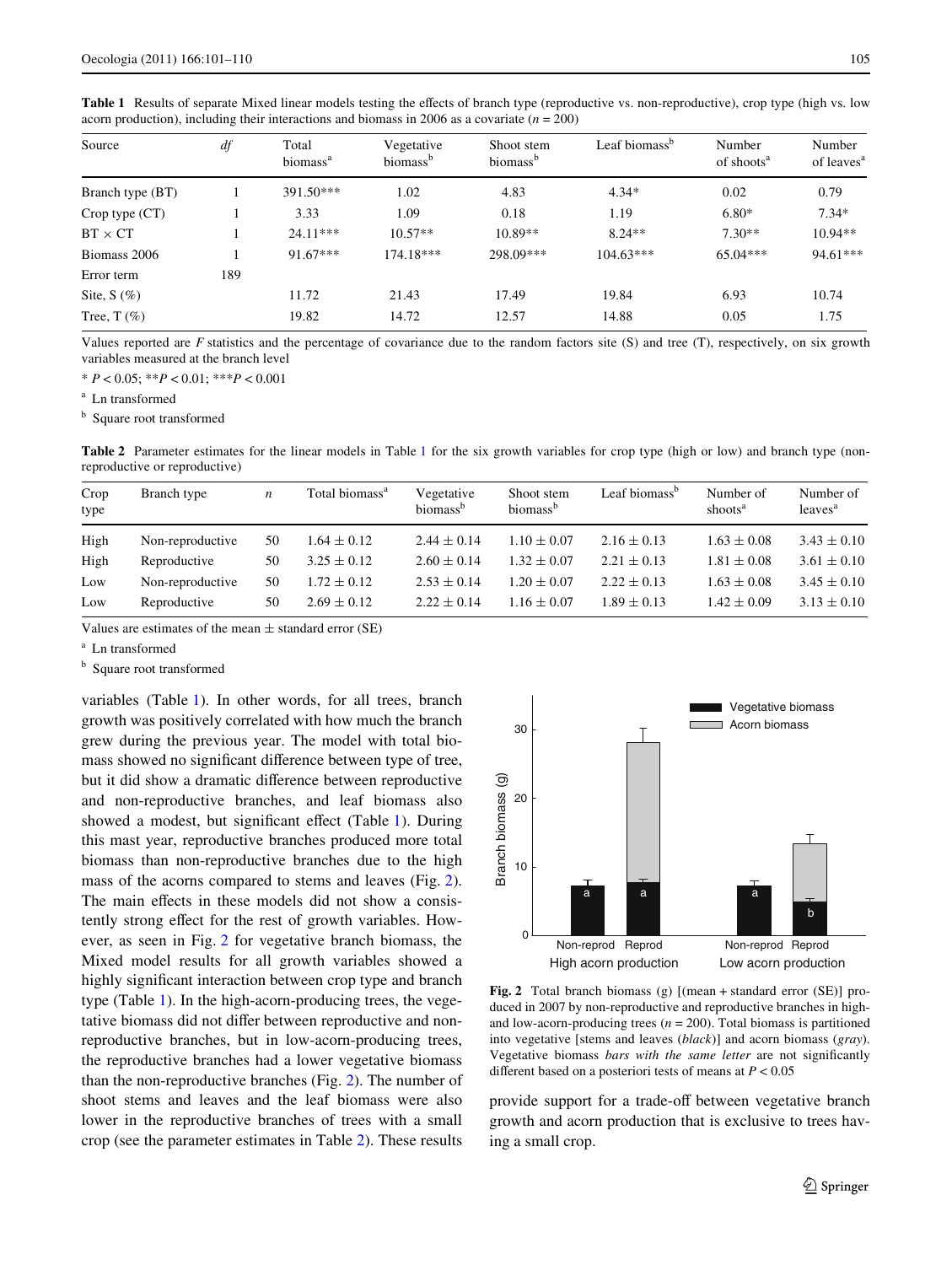| Source          | df  | Length <sup>a</sup> | Diameter <sup>a</sup> | Volume <sup>a</sup> | Number of leaves <sup>a</sup> |  |
|-----------------|-----|---------------------|-----------------------|---------------------|-------------------------------|--|
| Shoot type (ST) | 2   | 13.39***            | 120.85***             | $43.76***$          | $18.21***$                    |  |
| Crop type (CT)  |     | 3.65                | 3.20                  | 0.81                | 2.61                          |  |
| $ST \times CT$  | 2   | 1.36                | 2.46                  | 0.36                | 1.19                          |  |
| Biomass 2006    |     | 1.16                | 0.21                  | 0.29                | 0.33                          |  |
| Error term      | 288 |                     |                       |                     |                               |  |
| Site, $S(\%)$   |     | 19.36               | < 0.01                | 16.58               | 8.62                          |  |
| Tree, $T(\%)$   |     | 10.98               | 21.05                 | 5.93                | 13.98                         |  |
| Branch, $B(\%)$ |     | 31.33               | < 0.01                | 15.91               | 12.34                         |  |
|                 |     |                     |                       |                     |                               |  |

<span id="page-5-0"></span>Table 3 Results of four separate mixed linear models testing the differences among four growth variables measured on shoots with acorns, shoots without acorns from reproductive branches, and shoots from non-reproductive branches (shoot type) in high and low acorn producers (crop type)

Values reported are *F* statistics and the percentage of covariance due to the random factors site (S), tree (T), and branch (B), respectively. Biomass in 2006 is included as a covariate  $(n = 300)$ 

\*\*\* *P* < 0.001

<sup>a</sup> Square root transformed

<span id="page-5-1"></span>Fig. 3 Differences among shoot types: **a** number of leaves, **b** length, **c** diameter, **d** volume of shoot. Shoot types:  $Sh_{RR}$ shoots with acorns from reproductive branches,  $Sh_{VR}$  shoots without acorns from reproductive branches,  $Sh_{VV}$  shoots from non-reproductive branches. *Bars* Mean + SE, *n* = 300. *Bars with the same letter* are not significantly different based on a posteriori tests of means at  $P < 0.05$ 



At the shoot level, we observed a very different pattern of evidence for the costs of reproduction. The mean shoot size did not differ significantly between trees with a large and small crop, respectively, for the four shoot variables  $(Table 3)$  $(Table 3)$ . However, we found significant differences among shoot types (Table  $3$ ). The cause of these differences is that (1) shoots on non-reproductive branches were the longest and showed the higher number of leaves (Fig. [3](#page-5-1)a, b); (2) shoots with acorns on reproductive branches had a higher diameter and volume than shoots without acorns or shoots on non-reproductive branches (Fig. [3](#page-5-1)c, d). Interestingly, shoots without acorns on reproductive branches showed the lowest values for all growth measures. Thus, the shoots which were close to shoots with acorns showed reduced growth, suggesting a local vegetative cost of the adjacent reproduction.

To view the relationships among the vegetative growth and reproduction, we used a path model (Fig. [4](#page-6-0)). The model explained 53% of the variation in acorn production. The previous year's biomass had a strong positive effect on both reproductive and vegetative shoot stem biomass, as expected, and only a slight direct effect on acorn biomass (Fig. [4\)](#page-6-0). However, acorn biomass was highly enhanced by reproductive shoot stem biomass and indirectly by the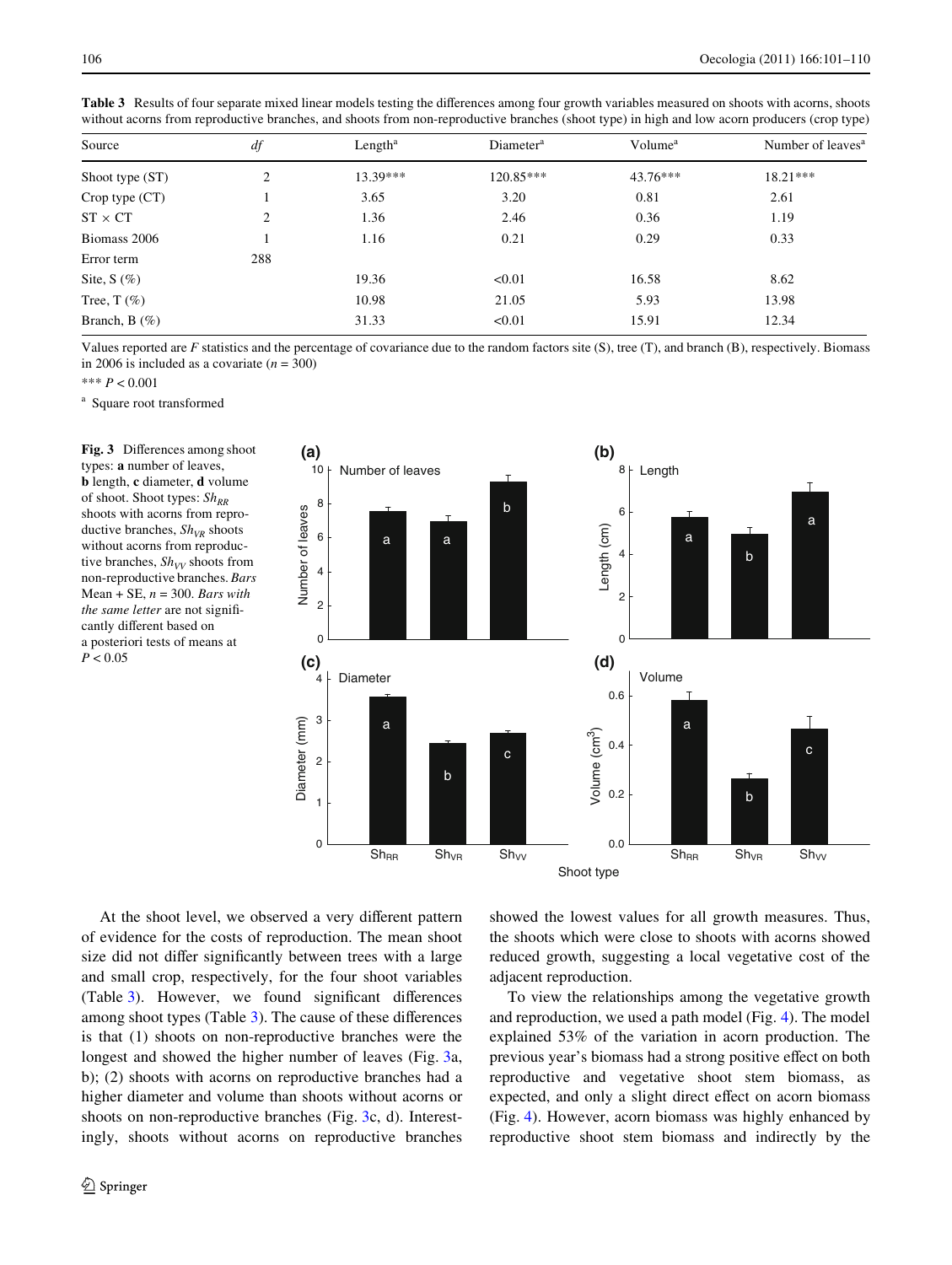

<span id="page-6-0"></span>**Fig. 4** Path diagram showing the standardized partial correlation coefficients between biomass of branches (2006), vegetative shoot stems (2007), reproductive shoot stems (2007), and acorns from reproductive branches ( $n = 100$ ). The estimate of  $r^2$  is given for each variable. Variables are square root transformed to achieve normality. Significance:  $**P < 0.001$ 

previous's year biomass through its effect on reproductive shoot stem biomass. The slightly negative trend between the biomass of vegetative versus reproductive shoots  $(P < 0.10)$  suggests the existence of a cost of reproduction within branches that is consistent with the reduction in biomass shown by  $\mathrm{Sh}_{VR}$  (shoots without acorns from reproductive branches) in the Mixed model. The same path model was performed including leaf biomass instead of shoot stem biomass, and the results were essentially the same (data not shown). Thus, the path model patterns indicate that the proximate mechanism for producing large acorn crops is to produce large numbers of reproductive shoots and, overall, that this increased production of many reproductive shoots comes at a marginal cost to vegetative shoots.

## **Discussion**

This study provides two valuable insights into the trade-offs between growth and reproduction during a mast-seeding year of *Quercus lobata*. The first is that *hierarchy counts*; in other words, costs differ at the different canopy levels (tree canopy, branch, and shoot). The second is that the *costs of reproduction are not universal in a population*; consequently, costs may vary among trees with high versus low seed production.

*At what hierarchical level do costs of reproduction occur*? Our comparison of biomass allocation associated with growth and reproduction indicates different patterns for branch- versus shoot-level analysis. At the branch level, branches with acorns showed a reduction in allocation to vegetative growth only within trees with small crops. The reduction in leaf biomass is especially important because as leaves can photosynthesize, this reduction implies not only a reduction in leaf biomass but also in the growth that leaves can provide. Thus, it appears that the branch is an important level at which to observe trade-offs. Conversely, at the shoot level, no differences were noticeable between high and low acorn producers; however, we did observe a difference in the size of shoots with and without acorns, respectively, in both types of trees: shoots with acorns were not the longest, but they were the largest in terms of diameter and volume. This difference in size may reflect a physiological constraint because a thicker stem or larger volume might facilitate the transport of resources (Zimmermann [1983](#page-9-31)), resulting in the presence of acorns on the larger shoots. An alternative explanation is that shoots with acorns were bigger because they are sinks of resources from adjacent shoots or branches (Wardlaw [1990](#page-9-32); Newell [1991](#page-9-33); Obeso [2004a\)](#page-9-17). We can distinguish between these two hypotheses by looking at the rankings of diameters and volumes across types of shoot. We found: *shoots with acorns* > *shoots from non*-*reproductive branches* > *shoots without acorns from reproductive branches*. For the first hypothesis, we should not see any difference in size between shoots from non-reproductive branches and those without acorns on reproductive branches. The finding that shoots without acorns from reproductive branches were much smaller than shoots on non-reproductive branches supports previous evidence that shoots with fruits obtain their resources from their adjacent shoots without fruits (Miyazaki et al. [2007\)](#page-9-34). Acorns seem to have a high sink strength (Wardlaw [1990;](#page-9-32) Obeso [2002\)](#page-9-2). Thus, allocation of resources to different kinds of shoots is likely to be the outcome of source/sink processes within branches.

Our study demonstrates that costs of reproduction differ at different hierarchical levels, as we hypothesized. At the shoot level, we observed trade-offs between growth and reproduction in all types of trees. At the branch level, contrary to our hypothesis, we found such trade-offs only for the low-acorn-producing trees. This finding suggests that all trees in this population might be responding to some cue to produce acorns in the same year, but that the resources to produce acorn crops are more limited in the low-acorn-producing trees than in the high acorn producers. In the latter, acorn production reduces local shoot growth, but among branches it is not necessary to transfer resources from vegetative growth to reproductive growth, possibly due to the reduced growth of vegetative shoots being compensated by the increased growth of reproductive shoots of the same branch. The fact that some studies did not observe tradeoffs across years of high and low seed production on trunk growth (Knops et al. [2007\)](#page-9-16) can be explained in the same way, namely, the impact of seed production is not experienced strongly at the scale of the whole tree. Our findings suggest that the autonomy of shoots and branches can mitigate the overall costs of reproduction. Moreover, trunk growth in Mediterranean-type oaks exhibits a wider temporal window than tree reproduction: growth can well occur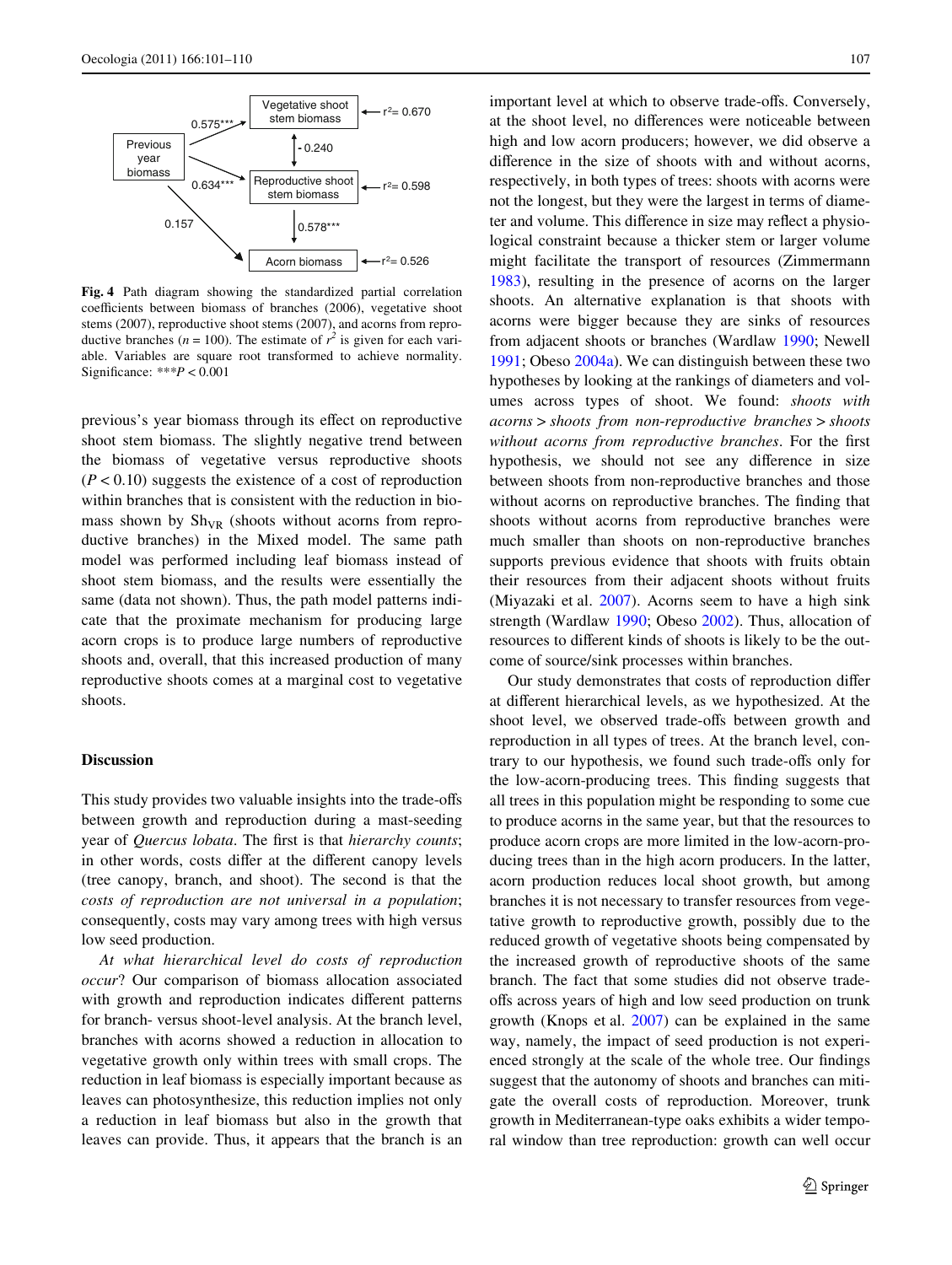before acorn development begins—and even after acorn dispersal (B. Sánchez-Humanes, unpublished data). Thus, the results of our study support the suggestions of others that the costs of reproduction are more likely to be detected at lower levels (Lovett Doust and Lovett Doust [1988](#page-9-35); Obeso [1997](#page-9-18)).

*Why aren't the costs of reproduction universal?* We found differential evidence for the costs of reproduction at the branch level in high- versus low-acorn-producing trees. The lack of a trade-off in trees with a large crop could be explained by a wealth of resources (Reznick et al. [2000](#page-9-36); Sgro and Hoffmann  $2004$ ), either due to increased photosynthesis (Newell [1991;](#page-9-33) Hasegawa et al. [2003](#page-8-12); Ichie et al. [2005](#page-8-18)) or/and stored resources (Newell [1991;](#page-9-33) Miyazaki et al. [2002](#page-9-38); Yasumura [2006](#page-9-9)), or by delayed costs of reproduction. Indeed, our study reveals that a major determinant of current growth and acorn production was branch biomass from the previous year (Fig. [4](#page-6-0)), which we interpret as an indicator of tree growth rate. The relationship between last year's and this year's growth has been shown by others (Woollons and Norton [1990](#page-9-28); Fox et al. [2001;](#page-8-19) Brienen et al. [2006](#page-8-17)). The high acorn producers were able to allocate resources to both growth and acorn production. What we cannot determine, however, is whether these trees both grow and produce acorns well because (1) they are in good locations for growth, (2) they are in the stage of their life span for optimal growth (Bullock et al. [2004](#page-8-20); Vieira et al. [2009](#page-9-39)), (3) they are genetically good seed-producing trees (Reznick et al. [2000\)](#page-9-36), (4) they respond better to the potential cues that trigger synchronic massive seed production, and/or (5) they are depleting accumulated resources, which would result in a reduction of vegetative growth or reproduction in the future. On the other hand, low-acorn-producing trees do show that there is a cost to reproduction, expressed in terms of local vegetative growth (Fig. [2](#page-4-1)). Given the energy one would expect to be required for the maturation of acorns, we had anticipated that at the local scale, allocation of resources to the developing acorns would involve a depletion of resources for growth in a mast year if resources were to be limiting. The finding that the costs of reproduction were not uniform across trees points to the importance of resource accumulation during the intervening years, but it also indicates that resource accumulation alone is not the causal mechanism.

Our study measured the cost of reproduction in terms of biomass, size, number of shoots, and leaves. Other currencies that have been employed to measure the costs of reproduction are carbon, nitrogen, and phosphorus (Reekie and Bazzaz [1987b;](#page-9-40) Chapin [1989;](#page-8-21) Obeso [2002](#page-9-2) and references therein; Korner [2003](#page-9-41)). Korner [\(2003](#page-9-41)) states that growth seems not to be limited by carbon supply, even during mast-seeding years. The costs of reproduction might also be measured taking into account photosynthesis, respiration,

and resorption (Reekie and Bazzaz [1987a;](#page-9-42) Ashman [1994](#page-8-22)), all of which better reflect the true physiological cost of reproduction (Ashman [1994\)](#page-8-22). However, a knowledge of the hierarchy-dependent costs of reproduction for vegetative biomass in *Q. lobata* will provide logistical support for analyses that can address the costs of reproduction in terms of nutrient allocation, growth, and reproduction processes.

# Implications for masting hypotheses

This study provides some information that will facilitate answers to questions on the mechanisms of masting in tree populations. It has been hypothesized that the production of large crops is possible because (1) plants match their reproductive output to the variable resources available (resource matching hypothesis; see Monks and Kelly [2006](#page-9-6)), (2) resources are accumulated since the previous mast episode (resource accumulation hypothesis; see Sork et al. [1993\)](#page-9-12), or (3) resources are shifted from vegetative growth to reproduction via trade-offs (resource switching hypothesis; see Norton and Kelly [1988\)](#page-9-11).

The first two hypotheses do not necessarily lead to the expectation that trade-offs actually do exist. The resource matching hypothesis proposes that mast years are simply a reflection of year-to-year variation in the amount of resources produced as a consequence of environmental variation (Kelly [1994;](#page-8-3) Kelly and Sork [2002](#page-8-4)) and has rarely been proved (but see Despland and Houle [1997](#page-8-8)). The resource accumulation hypothesis proposes that mast years are possible when resources have been a priori accumulated. The accumulation of resources could diminish immediate trade-offs if sufficient resources are available for both seed production and vegetative growth. The resource switching hypothesis predicts a trade-off between growth and seed production because resources are reallocated from vegetative growth to developing fruits (Norton and Kelly [1988](#page-9-11); Kelly and Sork [2002](#page-8-4); Obeso [2002;](#page-9-2) Monks and Kelly [2006](#page-9-6)).

Among those alternative scenarios, defined by previous studies explaining the relationship between resource allocation and the production of large crops, we discard the resource matching hypothesis (Kelly [1994](#page-8-3); Kelly and Sork [2002](#page-8-4)) because our trees produced acorns even at a cost to growth; this was especially true for low-acorn-producing trees. We cannot dismiss the resource accumulation hypothesis since some trees do seem to have sufficient stored reserves to produce large acorn crops without a great deal of immediate cost to vegetative growth. However, the measure of biomass as the currency for the costs of reproduction does not allow us to distinguish between no costs and the use of stored reserves. Our data are also consistent with resource switching at the lower hierarchical levels of the canopy because all trees showed a cost of reproduction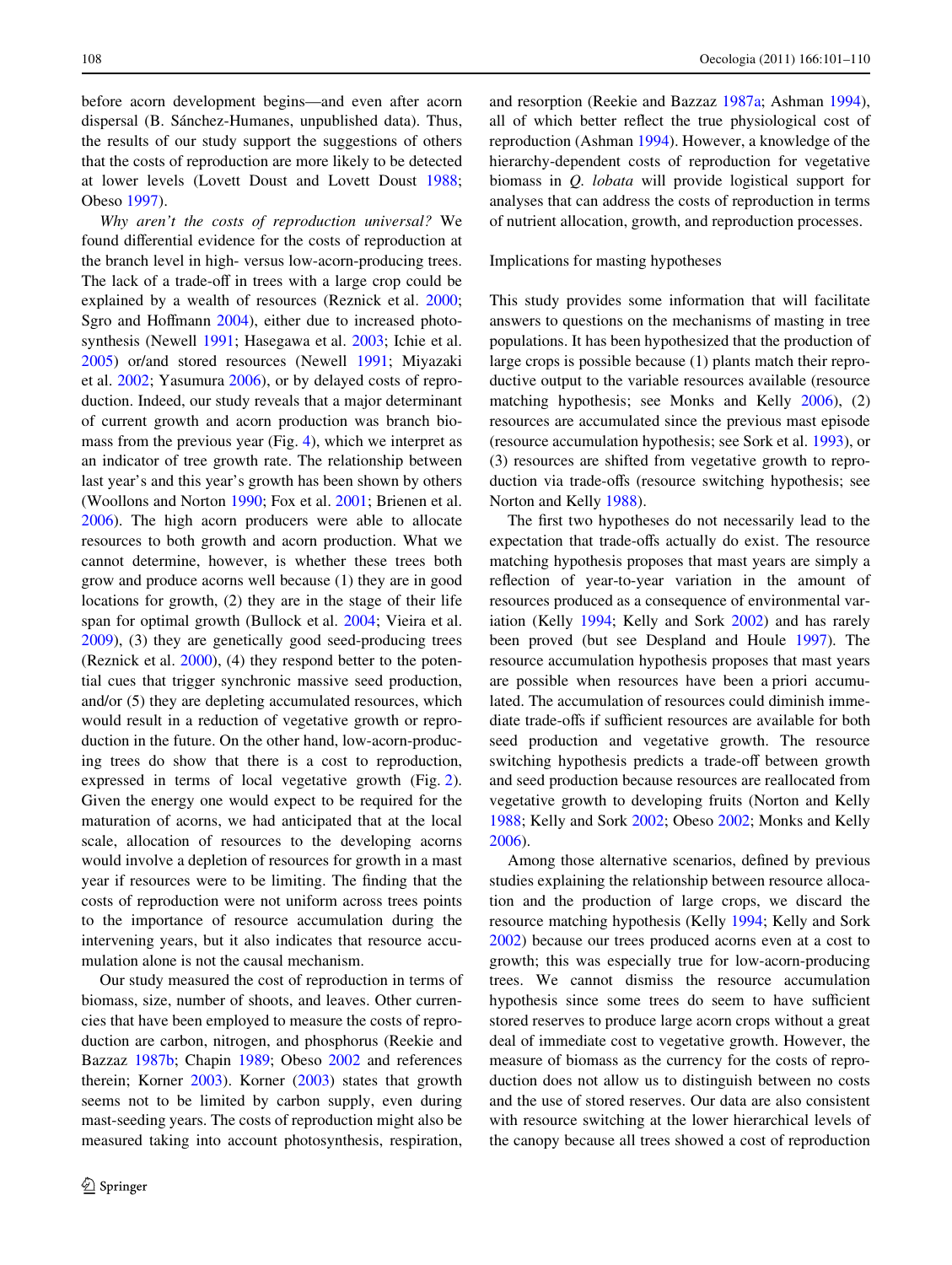in terms of shoot growth when acorns were present, with the low acorn producers showing reduced growth in branches with acorns. Moreover, the fact that even trees with low biomass production produced acorns in this mast year suggests that all of the trees must be responding to a cue that triggers synchronous production (Kelly and Sork [2002](#page-8-4)). This single season study was not designed to directly test existing hypotheses on the evolution of masting because multiple years of data would be needed, such as that reported in other studies (Sork et al. [1993](#page-9-12); Kelly and Sork [2002;](#page-8-4) Buonaccorsi et al. [2003;](#page-8-23) Koenig et al. [2003](#page-9-43); Liebhold et al. [2004;](#page-9-44) Knops et al. [2007](#page-9-16)). Nonetheless, our results support that the one proximate mechanism that allows the production of large acorn crops is the reallocation of resources from vegetative to reproductive structures at the lower hierarchical levels of the tree.

In conclusion, our data indicate that large acorn crops cannot be the result of matching seed production to current resource availability (e.g., Despland and Houle [1997](#page-8-8); Snook et al. [2005](#page-9-15)), resource accumulation alone (e.g., Sork et al.  $1993$ ; Yasumura [2006](#page-9-9)), or trade-offs at the level of the whole tree (e.g., Eis et al. [1965;](#page-8-24) Koenig and Knops [1998](#page-9-5); Monks and Kelly [2006\)](#page-9-6). Rather, our findings demonstrate that a combination of resource accumulation and trade-offs at low hierarchical levels of the canopy may be acting together to maximize acorn production during a mast year. The notion that the answer varies across trees and across hierarchical levels, together with the finding that the costs of reproduction are not in the reproductive modules but in their adjacent modules, adds new information that needs to be taken into consideration in discussions on the mechanisms of mast fruiting.

**Acknowledgments** We acknowledge UCLA and UAB statistical consultants Xiao Chen, Philip Ender, Rose Medeiros, and Llorenç Badiella for their valuable help with the data analysis. We thank Andy Lentz, Doug Scofield, Brian Alfaro, and staff of the UCSB Sedgwick Reserve for logistical assistance in the field and Ignacio Bartomeus for statistical assistance. We also thank Dave Kelly and two anonymous reviewers for their highly valuable comments on the manuscript. BSH was supported by the FPU program (Ministerio de Educación y Ciencia) for research stages abroad and the Ministerio de Ciencia e Innovación (MCINN CGL2008-04847-C02-02). V.L. Sork was supported by National Science Foundation (NSF-DEB-0089445). Our work complied with the current laws of the USA.

**Open Access** This article is distributed under the terms of the Creative Commons Attribution Noncommercial License which permits any noncommercial use, distribution, and reproduction in any medium, provided the original author(s) and source are credited.

## **References**

<span id="page-8-1"></span>Abrahamson WG (1975) Reproductive strategies in dewberries. Ecology 56:721–726

- <span id="page-8-9"></span>Alley JC (1998) Annual and seasonal patterns of litter-fall of hard beech (*Nothofagus truncata*) and silver beech (*Nothofagus menziesii*) in relation to reproduction. N Z J Bot 36:453–464
- <span id="page-8-22"></span>Ashman T-L (1994) A dynamic perspective on the physiological cost of reproduction in plants. Am Nat 144:300–316
- <span id="page-8-17"></span>Brienen RJW, Zuidema PA, During HJ (2006) Autocorrelated growth of tropical forest trees: unraveling patterns and quantifying consequences. For Ecol Manage 237:179–190
- <span id="page-8-20"></span>Bullock SH, Turner RM, Hastings JR, Escoro-Rodriguez M, Lopez ZRA, Rodriguez-Navarro JL (2004) Variance of size-age curves: bootstrapping with autocorrelation. Ecology 85:2114–2117
- <span id="page-8-23"></span>Buonaccorsi JP, Elkinton J, Koenig W, Duncan RP, Kelly D, Sork VL (2003) Measuring mast seeding behavior: relationships among population variation individual variation and synchrony. J Theor Biol 224:107–114
- <span id="page-8-21"></span>Chapin FSI (1989) The cost of tundra plant structures: evaluation of concepts and currencies. Am Nat 133:1–19
- <span id="page-8-7"></span>Cremer KW (1992) Relations between reproductive growth and vegetative growth of *Pinus radiata*. For Ecol Manage 52:179–199
- <span id="page-8-8"></span>Despland E, Houle G (1997) Climate influences on growth and reproduction of *Pinus banksiana* (Pinaceae) at the limit of the species distribution in eastern North America. Am J Bot 84:928–937
- <span id="page-8-10"></span>Dick JM, Jarvis PG, Leakey RRB (1990a) Influence of male cones on early season vegetative growth of *Pinus contorta* trees. Tree Physiol 6:105–117
- <span id="page-8-6"></span>Dick JM, Leakey RRB, Jarvis PG (1990b) Influence of female cones on the vegetative growth of *Pinus contorta* trees. Tree Physiol 6:151–163
- <span id="page-8-24"></span>Eis S, Garman EH, Ebell LF (1965) Relation between cone production and diameter increment of Douglas fir (Pseudotsuga menziesii (Mirb) Franco) Grand fir (*Abies grandis* Dougl Lindl) and Western white pine (*Pinus monticola* Dougl). Can J Bot 43:1553–1559
- <span id="page-8-2"></span>El Kassaby YA, Barclay HJ (1992) Cost of reproduction in Douglas fir. Can J Bot 70:1429–1432
- <span id="page-8-16"></span>Espelta JM, Cortés P, Molowny-Horas R, Sánchez-Humanes B, Retana J (2008) Masting mediated by summer drought reduces acorn predation in Mediterranean oak forests. Ecology 89:805–817
- <span id="page-8-19"></span>Fox JC, Ades PK, Bi H (2001) Stochastic structure and individual-tree growth models. For Ecol Manage 154:261–276
- <span id="page-8-0"></span>Gross HL (1972) Crown deterioration and reduced growth associated with excessive seed production by birch. Can J Bot 50:2431–2437
- <span id="page-8-12"></span>Hasegawa S, Koba K, Tayasu I, Takeda H, Haga H (2003) Carbon autonomy of reproductive shoots of Siberian alder (*Alnus hirsuta* var *sibirica*). J Plant Res 116:183–188
- <span id="page-8-11"></span>Henriksson J, Ruohomaki K (2000) Assessing costs of reproduction in mountain birch: the importance of considering the modular level. Ann Bot 86:503–510
- <span id="page-8-15"></span>Herrera C, Jordano P, Guitian J, Traveset A (1998) Annual variability in seed production by woody plants and the masting concept: reassessment of principles and relationship to pollination and seed dispersal. Am Nat 152:576–594
- <span id="page-8-18"></span>Ichie T, Kenzo T, Kitahashi Y, Koike T, Nakashizuka T (2005) How does *Dryobalanops aromatica* supply carbohydrate resources for reproduction in a masting year? Trees Struct Funct 19:703–710
- <span id="page-8-14"></span>Isagi Y, Sugimura K, Sumida A, Ito H (1997) How does masting happen and synchronize? J Theor Biol 187:231–239
- <span id="page-8-5"></span>Janzen DH (1971) Seed predation by animals. Annu Rev Ecol Syst 2:465–492
- <span id="page-8-13"></span>Kawamura K, Takeda H (2006) Cost and probability of flowering at the shoot level in relation to variability in shoot size within the crown of *Vaccinium hirtum* (Ericaceae). New Phytol 171:69–80
- <span id="page-8-3"></span>Kelly D (1994) The evolutionary ecology of mast seeding. Trends Ecol Evol 9:465–470
- <span id="page-8-4"></span>Kelly D, Sork VL (2002) Mast seeding in perennial plants: why how where? Annu Rev Ecol Syst 33:427–447